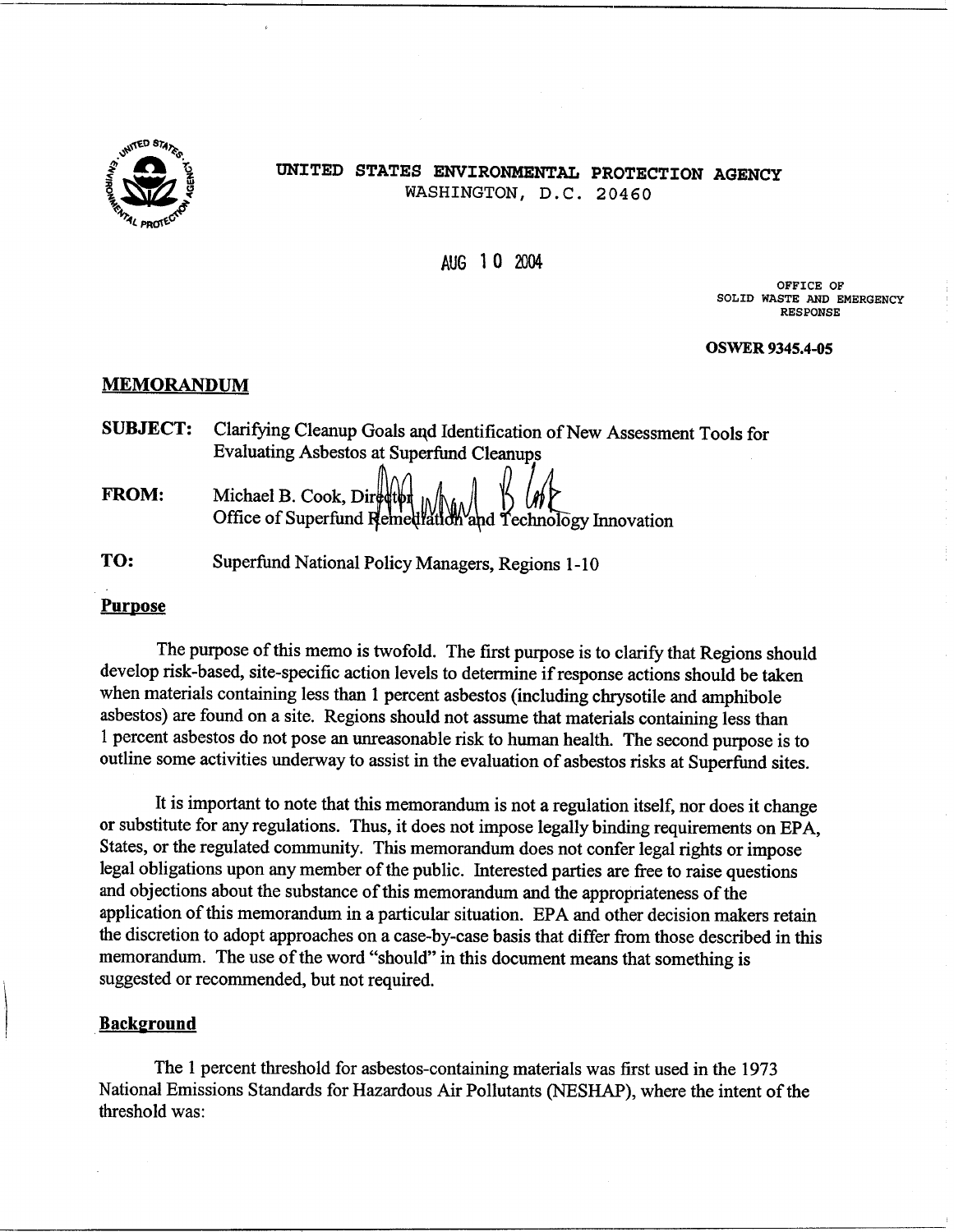*... to ban the use of materials which contain significant quantities of asbestos, but to allow the use of materials which would: (1) contain trace amounts of asbestos which occur in numerous natural substances, and (2) include very small quantities of asbestos (less than 1 percent) added to enhance the material's effectiveness.* (38 FR 8821)

All subsequent EPA regulations and the Asbestos Hazardous Emergency Response Act Statute included this 1 percent threshold. In the 1990 NESHAP revisions, EPA retained the threshold, stating that it was related to the phase contrast microscopy (PCM) analytical method detection limits. The Occupational Safety and Health Administration (OSHA) Standards also defined an asbestos-containing material as a material containing more than 1 percent of asbestos<sup>1</sup> (29 CFR Part 1910.1001 and 29 CFR Part 910.134). The wide use of the 1 percent threshold in regulations may have caused site managers to assume that levels below the threshold did not pose an unreasonable risk to human health. However, it is important to note that the 1 percent threshold concept was related to the limit of detection for the analytical methods available at the time and also to EPA's prioritization of resources on materials containing higher percentages of asbestos.

### **Issue**

Currently, many site managers continue to employ the use of the 1 percent threshold to determine if response actions for asbestos should be undertaken. However, based upon scientific discussions and findings reported by EPA and ATSDR from the Libby, Montana Superfund site, as well as EPA's "Peer Consultation Workshop on a Proposed Asbestos Cancer Risk Assessment<sup>2</sup>," there may be confusion regarding the appropriate use of the 1 percent threshold at Superfund sites. This concern was discussed at EPA's "Asbestos Site Evaluation, Communication, and Cleanup Workshop<sup>3</sup>," and it was concluded that the 1 percent threshold for asbestos in soil/debris as an action level may not be protective of human health in all instances of site cleanups. The 1 percent threshold is not risk-based and an accurate exposure value could only be determined through site sampling techniques that generate fibers from soil and bulk samples. Therefore, we recommend the development of risk-based, site-specific action levels to determine if response actions for asbestos in soil/debris should be undertaken.

Recent data from the Libby site and other sites provide evidence that soil/debris containing significantly less than 1 percent asbestos can release unacceptable air concentrations of all types of asbestos fibers (i.e., serpentine/chrysotile and amphibole/tremolite). The most critical determining factors in the level of airborne concentrations are the degree of disturbance, which is associated with the level of activity occurring on the site, and the presence of complete exposure pathways. For example, activities such as excavation or plowing generate large amounts of dust that can result in the generation of airborne fibers that can be inhaled even from a complex soil matrix. To address this evolving issue, OSRTI will be hosting a review of methods for determining conversion of soil to air concentrations in 2004.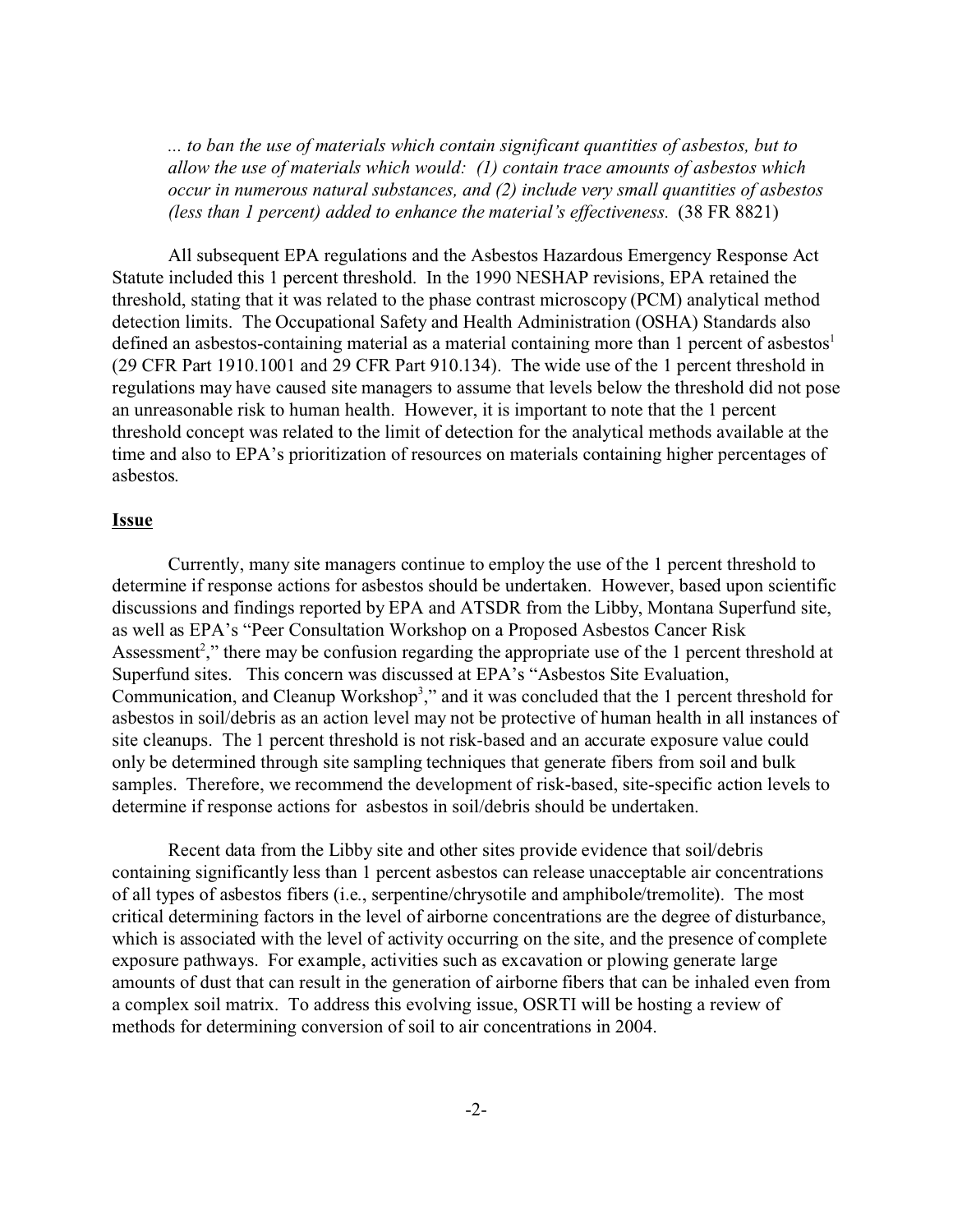# **Future Action**

OSRTI has formed three technical working groups to assist in developing guidance and policy relating to risk assessment, field sampling, and analytical methods. These working groups have already contributed to a new toolbox that is located on the EPA Intranet. The location of the tool box is [http://intranet.epa.gov/osrtinet/hottopic.htm](http://intranet.epa.gov/oerrinet/hottopic.htm).

The toolbox will be continually updated as products are developed and will eventually contain information on risk assessments, generic site sampling, and analytical approaches for asbestos cleanup projects. In the interim, numerous site reports that discuss specific concerns and issues from current asbestos site actions are contained in the toolbox. Additionally, to facilitate the development of sampling plans, there are examples of approved site sampling plans with data quality objectives, and a list of asbestos analytical laboratories which have passed an EPA audit.

Our goal is to have the majority of the guidance and policy documents prepared by the end of this year. If you have any questions, please consult with Richard Troast of my staff, who is the lead scientist within OSRTI for asbestos. He can be reached at (703) 603-8805 or by e-mail at: [troast.richard@epa.gov](mailto:troast.richard@epa.gov).

cc:

Nancy Riveland, Superfund lead Region Coordinator, USEPA Region 9 Eric Steinhaus in Region 8 NARPM Co-Chairs OSRTI Managers Robert Springer, Senior Advisor to OSWER AA Jim Woolford, FFRRO Debbie Dietrich, OEPPR Matt Hale, OSW Cliff Rothenstein, OUST Linda Garczynski, OBCR Dave Kling, FFEO Susan Bromm, OSRE Earl Salo, OGC Charles Openchowski, OGC Joanna Gibson, OSRTI Documents Coordinator

# Endnotes:

1. Pursuant to industry comments, the 1994 amendments to the OSHA Standards incorporated a definition of asbestos-containing material that included the 1 percent threshold to be consistent with EPA, and noted that the National Institute for